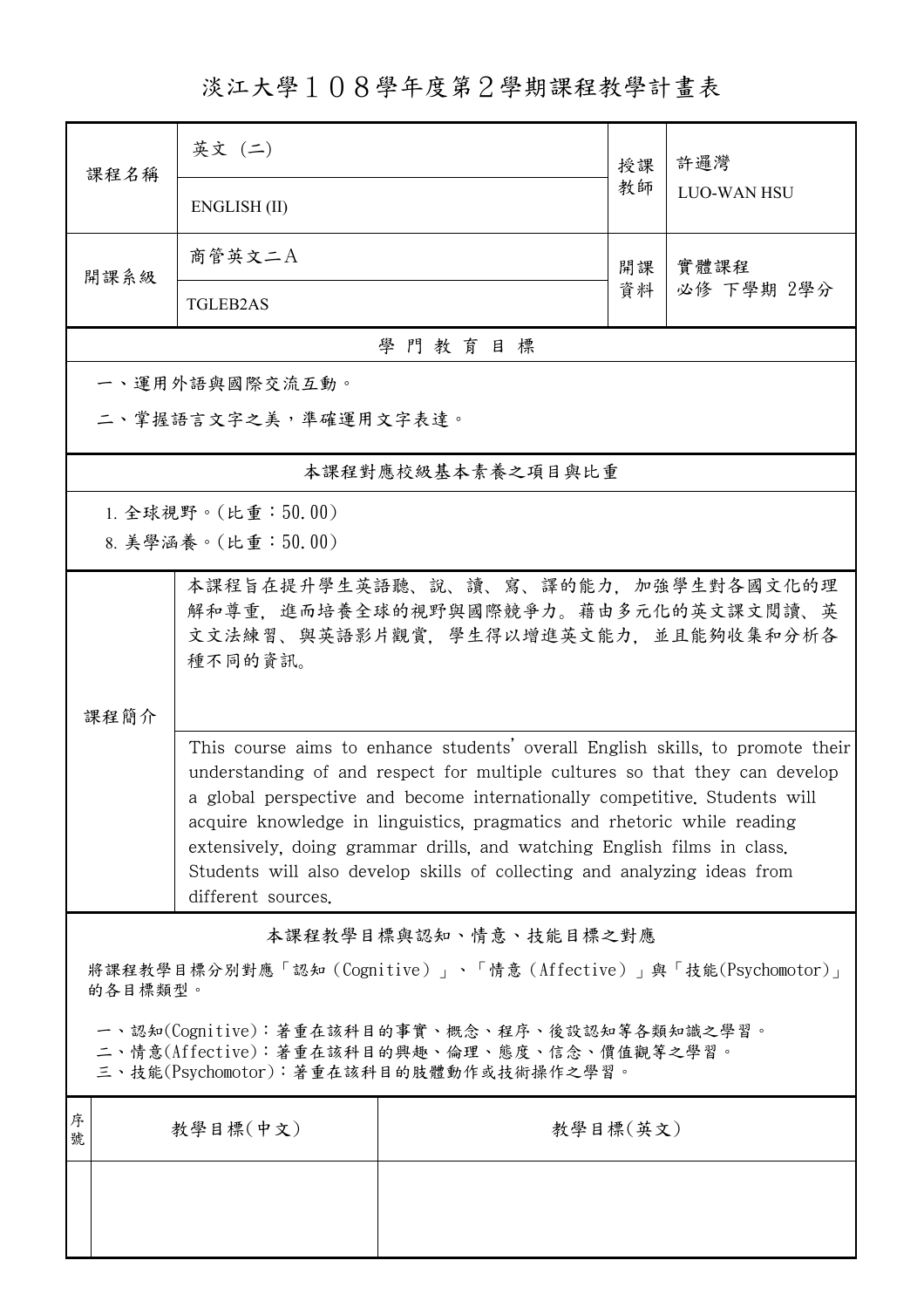|                | 1.運用英語自我介紹、對話,提出<br>問題或說出感想。<br>2.書寫文法正確且符合邏輯的英文<br>句子。<br>3.理解英文文章的大意、組織與用<br>字。 |                                            |            | 1. To help students use English to introduce<br>themselves, carry out a conversation, raise questions,<br>or express opinions.<br>2. To teach how to write grammatically and logically<br>correct sentences in English.<br>3. To help students understand the main idea.<br>organization, and diction of English texts. |                   |  |  |  |  |
|----------------|-----------------------------------------------------------------------------------|--------------------------------------------|------------|-------------------------------------------------------------------------------------------------------------------------------------------------------------------------------------------------------------------------------------------------------------------------------------------------------------------------|-------------------|--|--|--|--|
|                | 教學目標之目標類型、核心能力、基本素養教學方法與評量方式                                                      |                                            |            |                                                                                                                                                                                                                                                                                                                         |                   |  |  |  |  |
| 序號             | 目標類型                                                                              | 院、系(所)<br>核心能力                             | 校級<br>基本素養 | 教學方法                                                                                                                                                                                                                                                                                                                    | 評量方式              |  |  |  |  |
| 1              | 認知                                                                                |                                            | 18         | 講述、討論                                                                                                                                                                                                                                                                                                                   | 測驗、討論(含課<br>堂、線上) |  |  |  |  |
|                | 授課進度表                                                                             |                                            |            |                                                                                                                                                                                                                                                                                                                         |                   |  |  |  |  |
| 週次             | 日期起訖                                                                              |                                            | 備註         |                                                                                                                                                                                                                                                                                                                         |                   |  |  |  |  |
|                | $109/03/02$ ~<br>109/03/08                                                        | 5 Fashion and Function (pp. $54-59$ )      |            |                                                                                                                                                                                                                                                                                                                         |                   |  |  |  |  |
| $\overline{2}$ | $109/03/09$ ~<br>109/03/15                                                        | 5 Fashion and Function (pp. 60-65)         |            |                                                                                                                                                                                                                                                                                                                         |                   |  |  |  |  |
| 3              | $109/03/16$ ~<br>109/03/22                                                        | 6 Using Innovation (pp. $66-71$ )          |            |                                                                                                                                                                                                                                                                                                                         |                   |  |  |  |  |
| 4              | $109/03/23$ ~<br>109/03/29                                                        | 6 Using Innovation (pp.72-77)              |            |                                                                                                                                                                                                                                                                                                                         |                   |  |  |  |  |
|                | $109/03/30$ ~<br>109/04/05                                                        | 清明節放假                                      |            |                                                                                                                                                                                                                                                                                                                         |                   |  |  |  |  |
| 6              | $109/04/06 \sim$<br>109/04/12                                                     | 7 Work Styles and Careers (pp. 78–83)      |            |                                                                                                                                                                                                                                                                                                                         |                   |  |  |  |  |
| 7              | $109/04/13$ ~<br>109/04/19                                                        | 7 Work Styles and Careers (pp. 84-89)      |            |                                                                                                                                                                                                                                                                                                                         |                   |  |  |  |  |
|                | $109/04/20$ ~<br>109/04/26                                                        | 8 Processes (pp. 90-95)                    |            |                                                                                                                                                                                                                                                                                                                         |                   |  |  |  |  |
| 9              | $109/04/27$ ~<br>109/05/03                                                        | 期中考試週                                      |            |                                                                                                                                                                                                                                                                                                                         |                   |  |  |  |  |
| 10             | $109/05/04$ ~<br>109/05/10                                                        | Grammar Drills and Listening Comprehension |            |                                                                                                                                                                                                                                                                                                                         |                   |  |  |  |  |
| 11             | $109/05/11$ ~<br>109/05/17                                                        | 英檢測驗                                       |            |                                                                                                                                                                                                                                                                                                                         |                   |  |  |  |  |
| 12             | $109/05/18$ ~<br>109/05/24                                                        | 8 Processes (pp. 96-101)                   |            |                                                                                                                                                                                                                                                                                                                         |                   |  |  |  |  |
| 13             | $109/05/25$ ~<br>109/05/31                                                        | 9 The Business of Sport (pp. 102-107)      |            |                                                                                                                                                                                                                                                                                                                         |                   |  |  |  |  |
| 14             | $109/06/01$ ~<br>109/06/07                                                        | 9 The Business of Sport (pp. 108-113)      |            |                                                                                                                                                                                                                                                                                                                         |                   |  |  |  |  |
| 15             | $109/06/08$ ~<br>109/06/14                                                        | 10 Great Partnerships (pp. 114-119)        |            |                                                                                                                                                                                                                                                                                                                         |                   |  |  |  |  |
| 16             | $109/06/15$ ~<br>109/06/21                                                        | 期末考試週                                      |            |                                                                                                                                                                                                                                                                                                                         |                   |  |  |  |  |
| 17             | $109/06/22$ ~<br>109/06/28                                                        | 期末考試週(本學期期末考試日期<br>為:109/6/18-109/6/24)    |            |                                                                                                                                                                                                                                                                                                                         |                   |  |  |  |  |